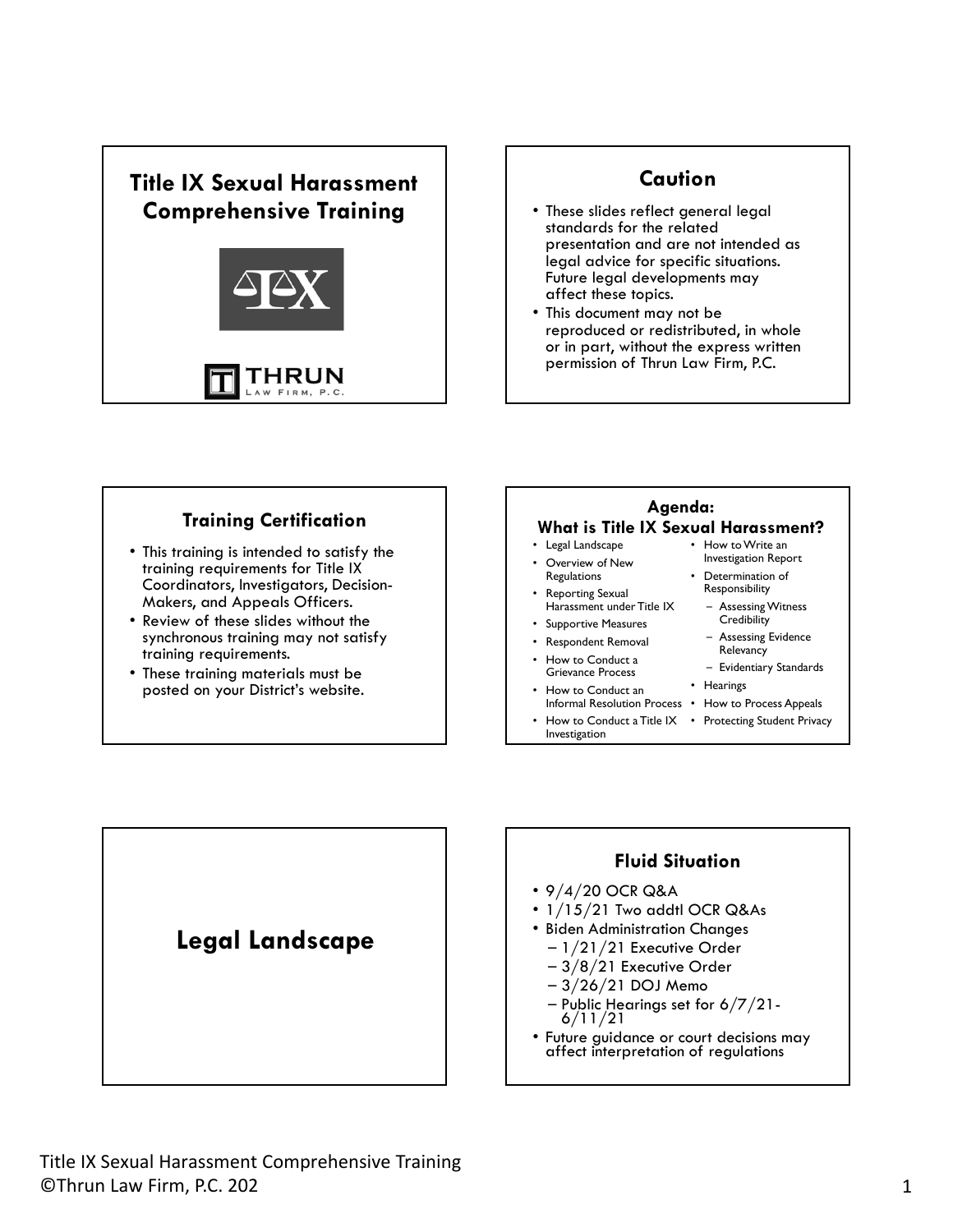#### **Biden Executive Order – 1/20/21**

- "*Children should be able to learn without worrying about whether they will be denied access to the restroom, the locker room, or school sports*."
- "*Under Bostock's reasoning, laws that prohibit prohibit discrimination on the basis of gender identity or sexual orientation, so long as the laws do not contain sufficient indications to the contrary*."

#### **Biden Executive Order – 3/8/21**

- Policy: *"[A]ll students should be guaranteed an educational environment free from discrimination on the basis of sex, including discrimination in the form of sexual harassment, which encompasses sexual violence, and including discrimination on the*
- Within next 100 days, Sec of Education must review all existing orders, guidance documents, policies, and agency actions for consistency with administration policy

#### **March 26, 2021 DOJ Memo**

 *of Title IX's prohibition on discrimination 'on*  "*After considering the text of Title IX, Supreme Court case law, and developing jurisprudence in this area, the [Justice Department's civil rights division] has determined that the best reading the basis of sex' is that it includes discrimination on the basis of gender identity and sexual orientation*."

Dept. of Justice Memorandum (March 26, 2021) Principal Deputy Ass't Attorney Gen'l Pamela S. Karlan

#### **Next Steps**

- Federal agencies to review existing guidance for inconsistencies with *Bostock* and administration policy and update as needed
- New or revised OCR guidance on Title IX regulations very likely
- Stay tuned!



#### **Title IX**

 *activity receiving Federal financial* "*No person in the United States shall, on the basis of sex, be excluded from participation in, be denied the benefits of, or be subjected to discrimination under any education program or assistance . . .*"

20 USC 1681

#### **Title IX Has Broad Application**

- Academic
- Extracurricular
- Education
- Athletics
- All school programs, on school transportation, in school-sponsored programs taking place at another location, etc.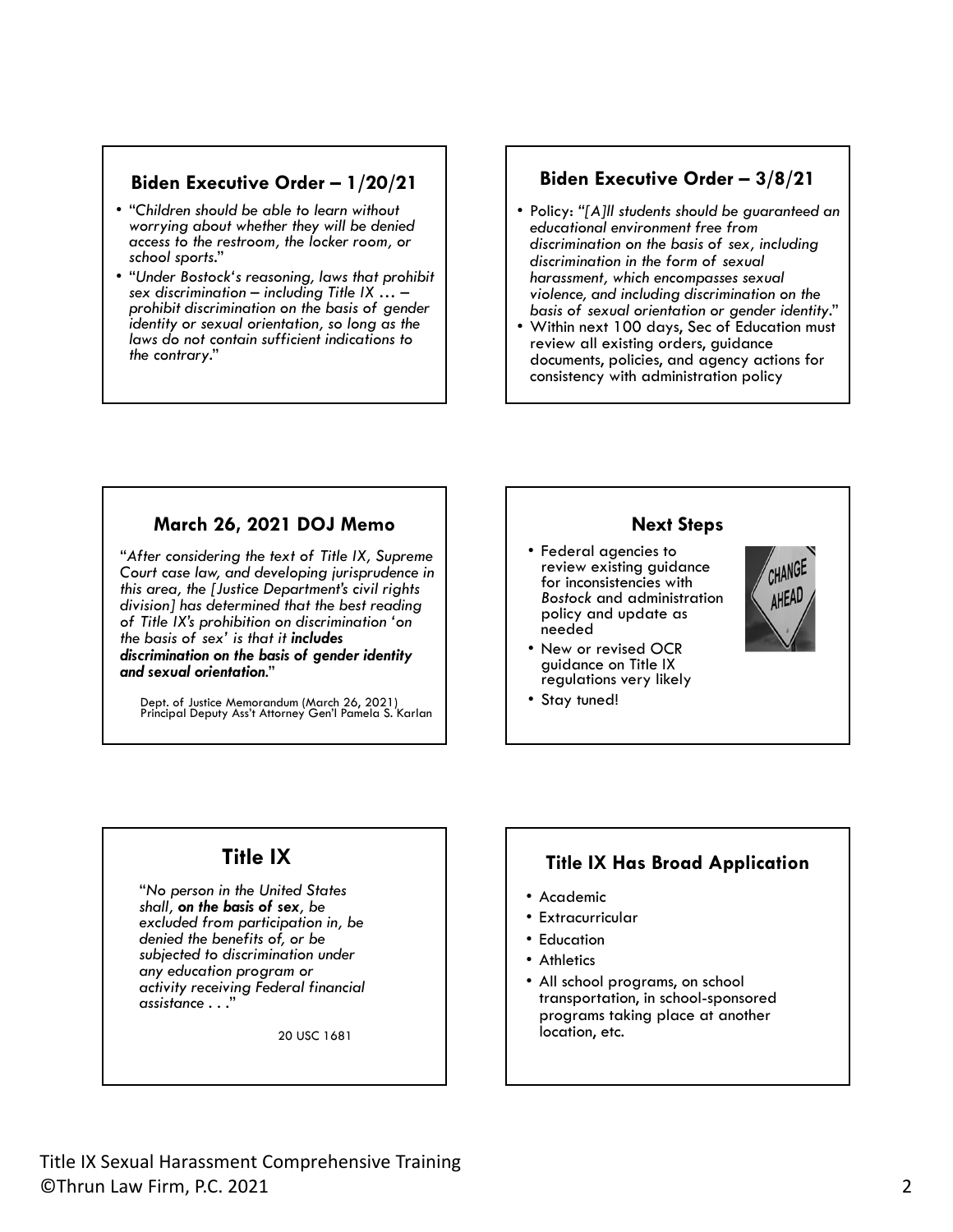#### **Scope of New Regulations**

- Published May 6, 2020
- Effective August 14, 2020
- Do NOT apply retroactively
- Focus on sexual harassment as subset of sex-based discrimination
- Apply to staff-to-staff, staff-to-student, student-to-staff, and student-to-student sexual harassment
- Schools still obligated to address other forms of sex discrimination and unlawful harassment under other policies and laws

#### **Retroactivity**

 *sexual harassment that allegedly occurred prior to IX regulations in place at the time that the alleged 14, 2020.*" OCR, *Question and Answers Regarding the Department's Final Title IX Rule*, *"[T]he Rule does not apply to schools' responses to August 14, 2020. The Department will only enforce the Rule as to sexual harassment that allegedly occurred on or after August 14, 2020. With respect to sexual harassment that allegedly occurred prior to August 14, 2020, OCR will judge the school's Title IX compliance against the Title IX statute and the Title sexual harassment occurred. In other words, the Rule governs how schools must respond to sexual harassment that allegedly occurs on or after August* 

September 4, 2020

## **Big Changes**

- **All** staff have reporting obligation
- Eliminates "single investigator" model; Investigator, Decision-Maker, and Appeals Officer must be different individuals
- Significant changes to investigation process
- 7-year record retention requirement
- New policy, training, and documentation requirements
- Emphasis on due process and constitutional protections

## **Title IX Timeline**

- 1972 Title IX enacted
- 1974 Dept. of Health, Education, & Welfare issues regulations
- 1992 SCOTUS: student right to money damages for sexual harassment
- 1997 OCR: schools must respond to sexual harassment allegations
- 1998 SCOTUS: employee-to-student liability is deliberate indifference following actual notice
- 1999 SCOTUS: narrow definition of studentto-student sexual harassment
- 2020 New Title IX regulations

#### **Landmark SCOTUS Decisions**  *Gebser v Lago Vista Ind Sch Dist* **(1998)**

Schools may be liable for money damages following employee-to-student sexual harassment if a school official who has authority to institute corrective action:

- Has actual notice of teacher's misconduct; and
- Is deliberately indifferent to the teacher's misconduct
	- $\circ$  Deliberate indifference = "an official decision by the recipient not to remedy the violation"

#### **Landmark SCOTUS Decisions**  *Davis v Monroe Cnty Bd of Ed* **(1999)**

Schools may be liable for money damages following student-to-student sexual harassment if:

- A school official who has authority to institute corrective action has actual notice of the misconduct and is deliberately indifferent to the misconduct;
- The school has substantial control over both the harasser and "context" where the harassment occurs; and
- The harasser's conduct is "so severe, pervasive, and objectively offensive" that it "effectively denies equal access to an institution's resources or opportunities."

Title IX Sexual Harassment Comprehensive Training<br>©Thrun Law Firm, P.C. 2021 3 ©Thrun Law Firm, P.C. 2021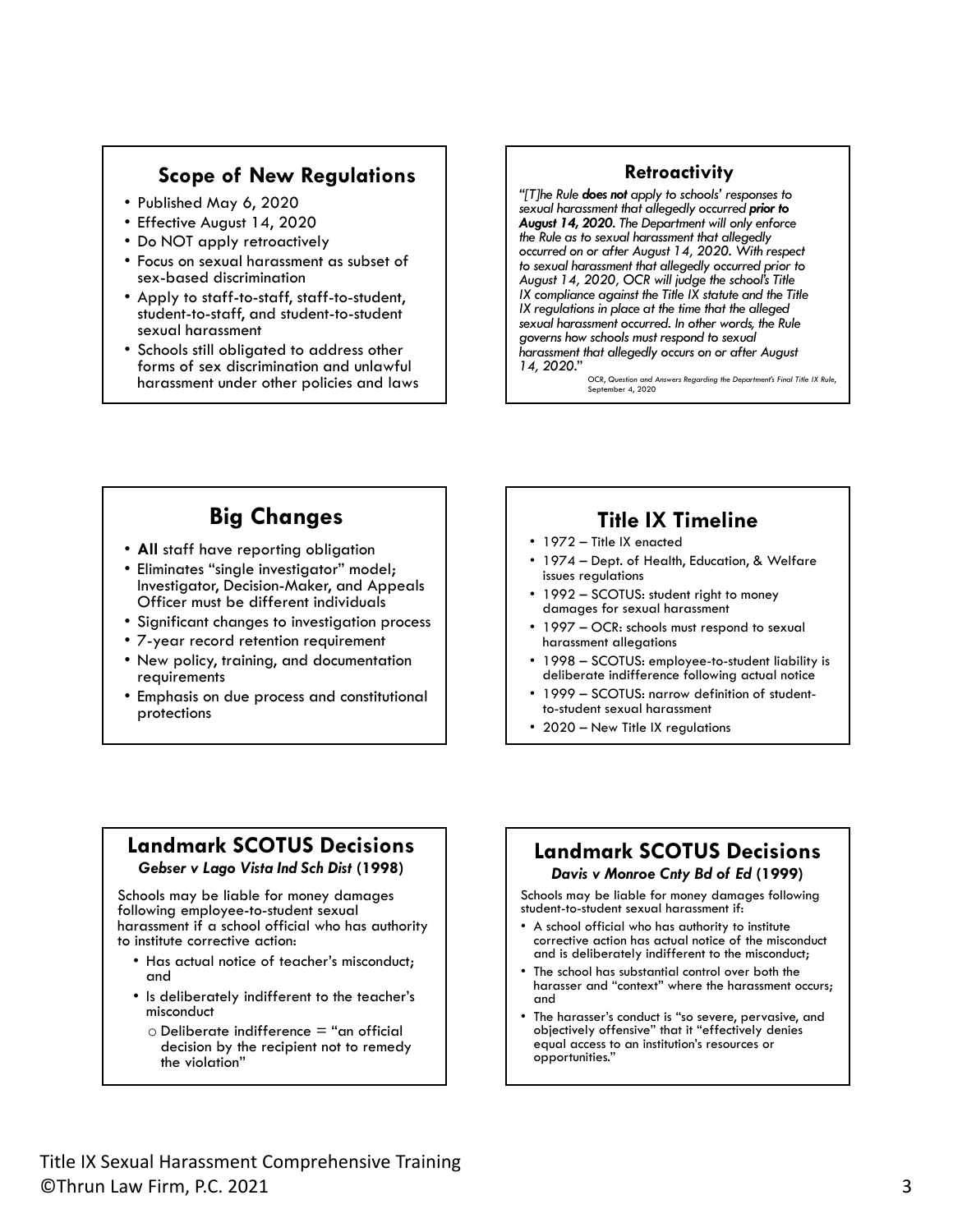#### **OCR 2001 Guidance**

Unwelcome conduct determined by a reasonable person to be so severe, pervasive, *or* persistent, and to *interfere with or limit* a student's ability to participate in or benefit from school services, activities, or opportunities.

## **Overview of New Regulations**

#### **New Terminology**

- Alleged Victim  **Complainant**
- Alleged Perpetrator/Alleged Harasser **Respondent**
- Complaint, Investigation, and Resolution **Grievance Process**
- Educational Institution  $\rightarrow$  **Recipient**
- **Interim Measures**  $\longrightarrow$  **Supportive Measures**

#### **Key Roles**

- Title IX Coordinator: oversees investigation and coordinates school's compliance with Title IX, must be school employee
- Investigator: Conducts investigation process
- Decision-Maker: Makes determination of responsibility
- Appeals Officer: Hears appeals of dismissal and determination of responsibility
- Investigator, Decision-Maker, Appeals Officer must all be different people and all be trained on new regulations

## **Impartiality is Key**

Must always:

- Be impartial
- Have no bias
- Have no conflict of interest
- Be cognizant of implicit bias
- Avoid prejudgment of the facts

#### **Constitutional Concerns**

Regulations and commentary emphasize protecting Respondent/Complainant's Constitutional rights, including:

- 1st Amendment: freedom of speech
	- Exercising 1A rights doesn't constitute retaliation
	- OCR: Attempts to suppress free speech is *never* an appropriate response to sexual harassment
	- OCR: It's not enough to be offended by content of speech
- 5<sup>th</sup> Amendment: due process
- 14<sup>th</sup> Amendment: equal protection of laws

Title IX Sexual Harassment Comprehensive Training<br>©Thrun Law Firm, P.C. 2021 4 ©Thrun Law Firm, P.C. 2021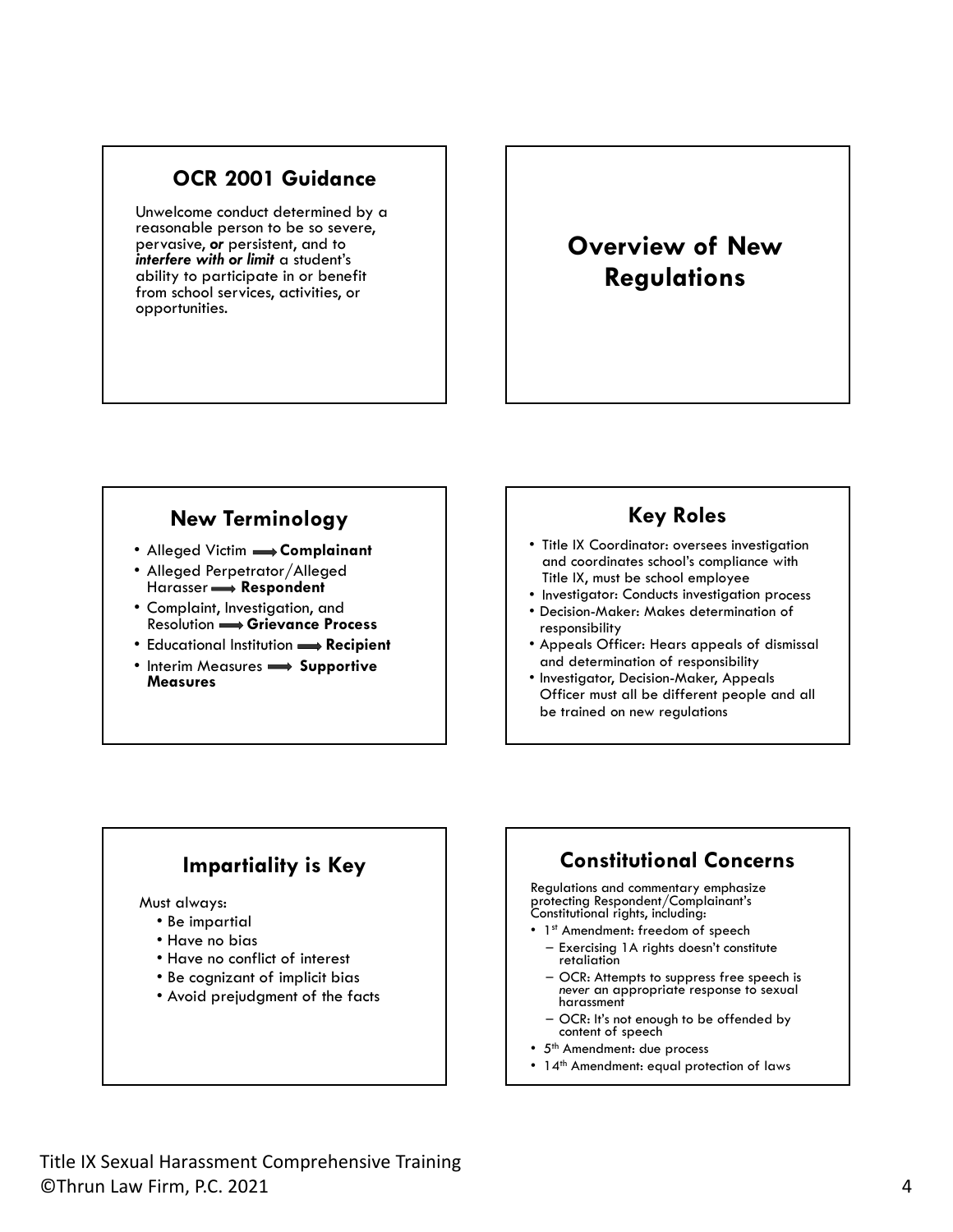#### **Due Process Concerns**

- Title IX can't be interpreted in a manner that
- Respondent presumed not responsible until<br>determination made
- Grievance procedure must be "adequate, fair,<br>and reliable"<br>— The regulation's grievance process is
	- "consistent with constitutional due process guarantees and conceptions of fundamental
- Due process is "critical part of a Title IX grievance process" for Complainants, Respondents, and schools

#### **New Definition of Sexual Harassment**

Conduct on the basis of sex that satisfies one or more of the following:

- Employee *quid pro quo*;
- Sexual assault, dating violence, domestic violence, stalking (definitions from Violence Against Women Act); and
- Hostile Environment (new stricter definition)

## **Quid Pro Quo**

- Recipient's *employee* conditioning an aid, service, or benefit of the recipient on an individual's participation in unwelcome sexual conduct.
- **New**: only applicable to employee as Respondent; not applicable to Respondent volunteer, student, etc.

#### **Sexual Violence Definitions**

- "Sexual assault": an offense classified as a forcible or nonforcible sex offense under the uniform crime reporting system of the Federal Bureau of Investigation.
- "Dating violence": violence committed by a person who is or has been in a romantic or intimate relationship with the Complainant. The existence of such a relationship is based on a consideration of the length of the relationship, the type of relationship, and the frequency of interaction between the persons involved in the relationship.

#### **Sexual Violence Definitions Cont.**

- "Domestic violence": felony or misdemeanor crimes of violence committed by a current or former spouse or intimate partner of the Complainant, person with whom the Complainant shares a child, person who is cohabitating with or has cohabitated with the Complainant as a spouse or intimate partner, person similarly situated to a spouse of the Complainant under the domestic or family violence laws of Michigan; or any other person against an adult or youth Complainant who is protected from that person's acts under the domestic or family violence laws of Michigan.
- "Stalking": engaging in a course of conduct directed at a specific person that would cause a reasonable person to (1) fear for the person's safety or the safety of others; or (2) suffer substantial emotional distress.

## **Hot Topic: Consent**

- Not defined in regulations, left to schools to define
- How does your policy define consent?
	- Consider absence or negation of consent
- Definition is required!
- Must know how to apply the definition consistently, impartially, and in accordance with policy

Title IX Sexual Harassment Comprehensive Training<br>©Thrun Law Firm, P.C. 2021 5 ©Thrun Law Firm, P.C. 2021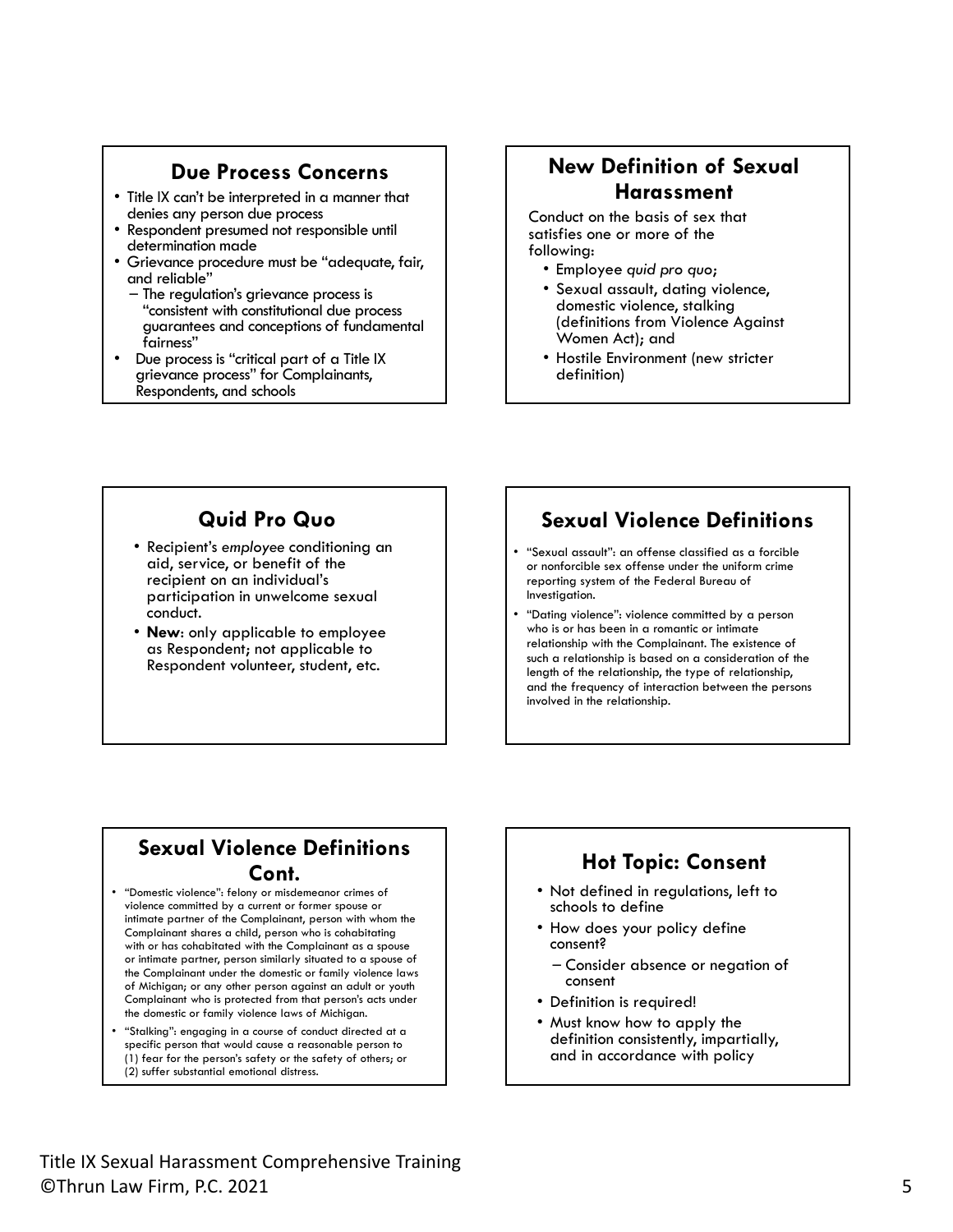#### **Hostile Environment**

- "Unwelcome conduct determined by a reasonable person to be so severe, pervasive, **and** objectively offensive that it **effectively denies** a person's equal access to the recipient's
- "Education program" is any location, event, or circumstance over which the recipient exhibits substantial control over both the Respondent and the context in which the harassment occurred.

#### **Hostile Environment**

Unwelcome conduct determined by a reasonable person to be:

#### Old Definition

Severe, pervasive, *or persistent*, and *to interfere with or limit* a student's *ability to participate* in or benefit from school services, activities, or opportunities.

#### New Definition

To be *so* severe, pervasive, *and objectively offensive*  that it *effectively denies*  a person's *equal access to* the recipient's education program or activity.

#### **Denial of Equal Access**

- 
- Reactions to sexual harassment may vary Assess from perspective of reasonable
- Denial may include skipping class to avoid harasser, grade decline, difficulty<br>concentrating in class
- 
- No concrete injury required<br>• Do not have to show that complainant dropped out of school, failed a class, had a panic attack, or otherwise reached "breaking point"

OCR, *Question and Answers Regarding the Department's Final Title IX Rule*, September 4, 2020

#### **Staff/Student Conduct**

- Sexual conduct between a District employee and a student is *always* prohibited
- Consent is irrelevant
- May result in criminal charges

## **Jurisdiction**

Harassment must be:

- Against a person in the United States
- Who is currently participating in a school's educational programs or activities.

What about trips abroad?

• "[R]egardless of whether a study abroad program is part of a recipient's education program or activity, Title IX does not have extraterritorial application."

#### **Scope of Education Program or Activity**

School Jurisdiction Factors:

- Place of conduct Remember new regulations define sexual harassment as occurring in the United States
- Relationship to school or school activity
- Involvement of student, employee, volunteer
- Policy/handbook language
- If no jurisdiction under Title IX policy, may have jurisdiction under another policy, rule, or law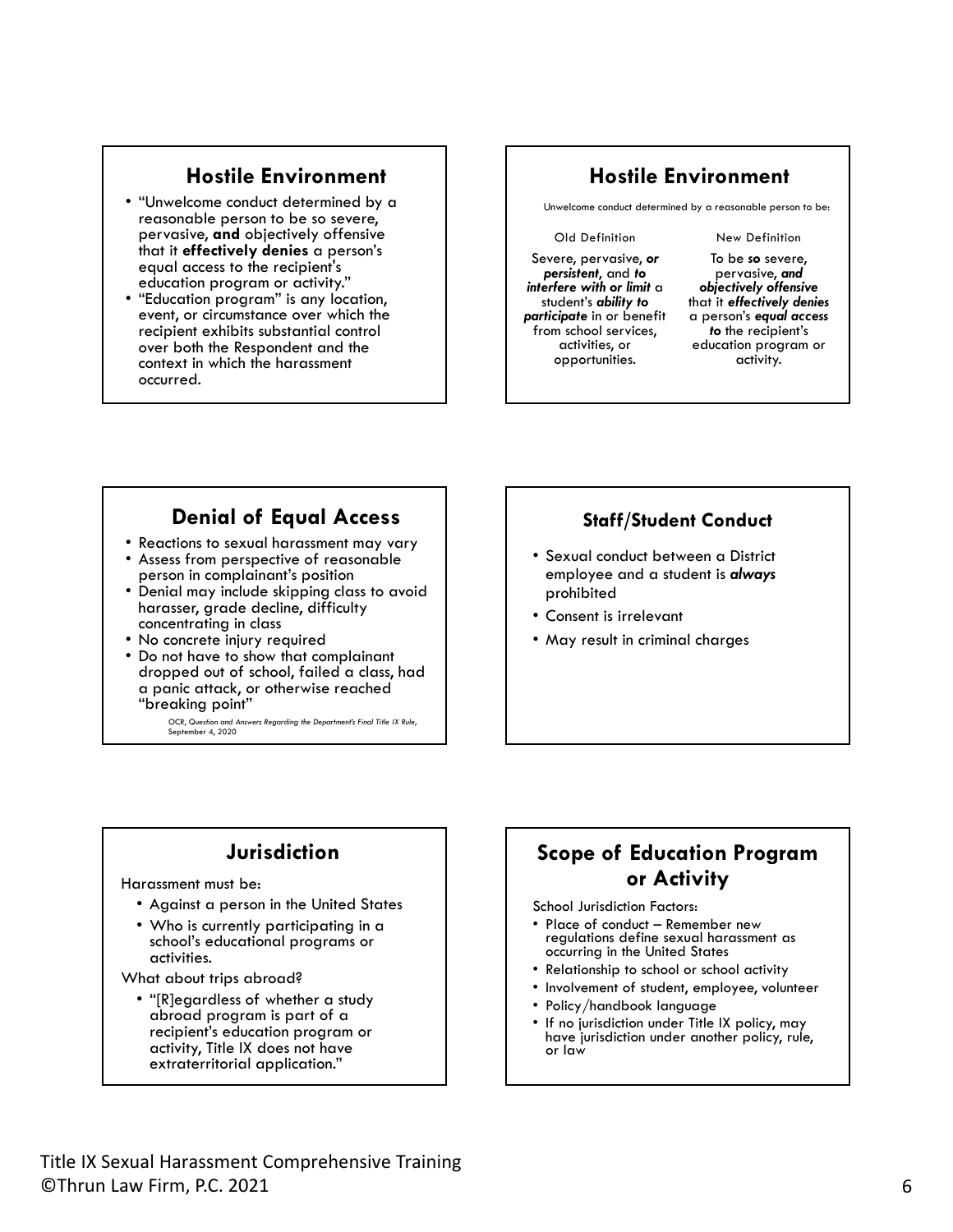## **Off-Campus Sexual Harassment**

- Case-by-case analysis
- Don't know where misconduct occurred? – Investigate!
- Not during school activity? – Consider effects of off-campus conduct!
- Prevent additional harassment or retaliation
- Consider applicable codes of conduct and Revised School Code provisions

#### **Deliberate Indifference**

Must not be *deliberately indifferent* to sexual harassment.

#### Old Definition

The school must take immediate action to eliminate the sexual harassment or sexual violence, prevent its recurrence, and address its effects

Failure to respond reasonably in light of known circumstances

New Definition

Must respond in reasonably prompt<br>time frame.

#### **Deliberate Indifference**

- Schools must not be *deliberately indifferent*
- Deliberate Indifference  $=$  failure to respond **reasonably** in light of known circumstances
- School must respond in **reasonably**
- Take complaints seriously. Report behavior that may be sexual harassment; do not hope it will "just go away."

**Questions?** 

## **Reporting Sexual Harassment Under Title IX**

#### **Making a Report**

- 
- Who can make a report?<br>- Anyone can verbal, written, electronic<br>- Report ≠ Formal Complaint<br>• How?
	-
- - Reports can be made to any employee or
- Mail, telephone, or email, or by any means that results in the Title IX Coordinator<br>receiving the person's report
- Employees should convey report to Title IX<br>Coordinator
- When can a report be made?<br>- Anytime!
	-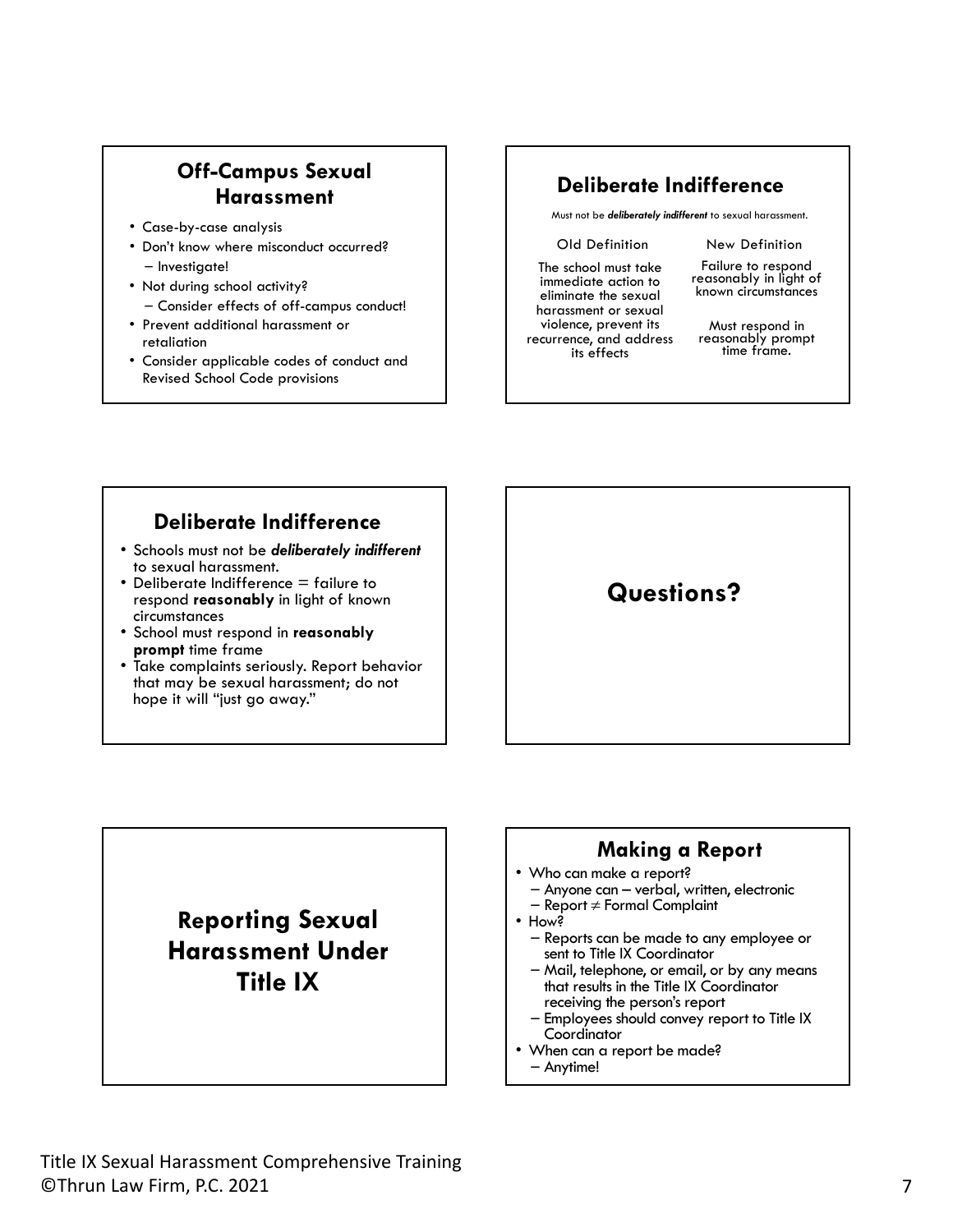#### **Employee Responsibilities**

- An "*appropriate school official*" must have *actual knowledge* of sexual harassment to trigger a school's obligation to investigate under Title IX
- Appropriate School Official  $=$  Every Employee
- Check your policy for employee reporting steps
	- TLF Policy: If employee receives report of sexual harassment, must convey it to Title IX Coordinator

#### **Employee Must Convey Report Promptly**

- Check your policy for timelines!
- TLF Policy requires any District sexual harassment or has actual knowledge of sexual harassment to convey that information to the Title IX Coordinator **by the end of the next [business] day**.
- If you see something, say something!
- Noncompliance = discipline

## **What about OCR?**

• Reports can be made to any school employee, the Title IX Coordinator, and/or OCR

U.S. Department of Education Office for Civil Rights 1350 Euclid Avenue, Suite 325 Cleveland, Ohio 44115 Phone: (216) 522-4970

E-mail: [OCR.Cleveland@ed.gov](mailto:OCR.Cleveland@ed.gov)

• Your policy should encourage reports also to be made to the Title IX Coordinator so that you can begin your investigation

## **TIME FOR A HYPOTHETICAL!**

## **Responding to Report**

- Title IX Coordinator must, upon receipt of report:
	- Contact Complainant to discuss "supportive measures"
	- Inform Complainant of "supportive measures" available whether Formal Complaint filed or not
	- Explain process for filing Formal Complaint
- Failure to do the above = deliberate indifference

#### **Bifurcating the Investigation**

- New regulations *only* apply to Title IX sexual harassment
- If a report or Formal Complaint includes allegations implicating other harassment/discrimination policies, you can bifurcate the investigation
- BUT Title IX sexual harassment issue must be investigated pursuant to the new regulations

Title IX Sexual Harassment Comprehensive Training<br>©Thrun Law Firm, P.C. 2021 8 ©Thrun Law Firm, P.C. 2021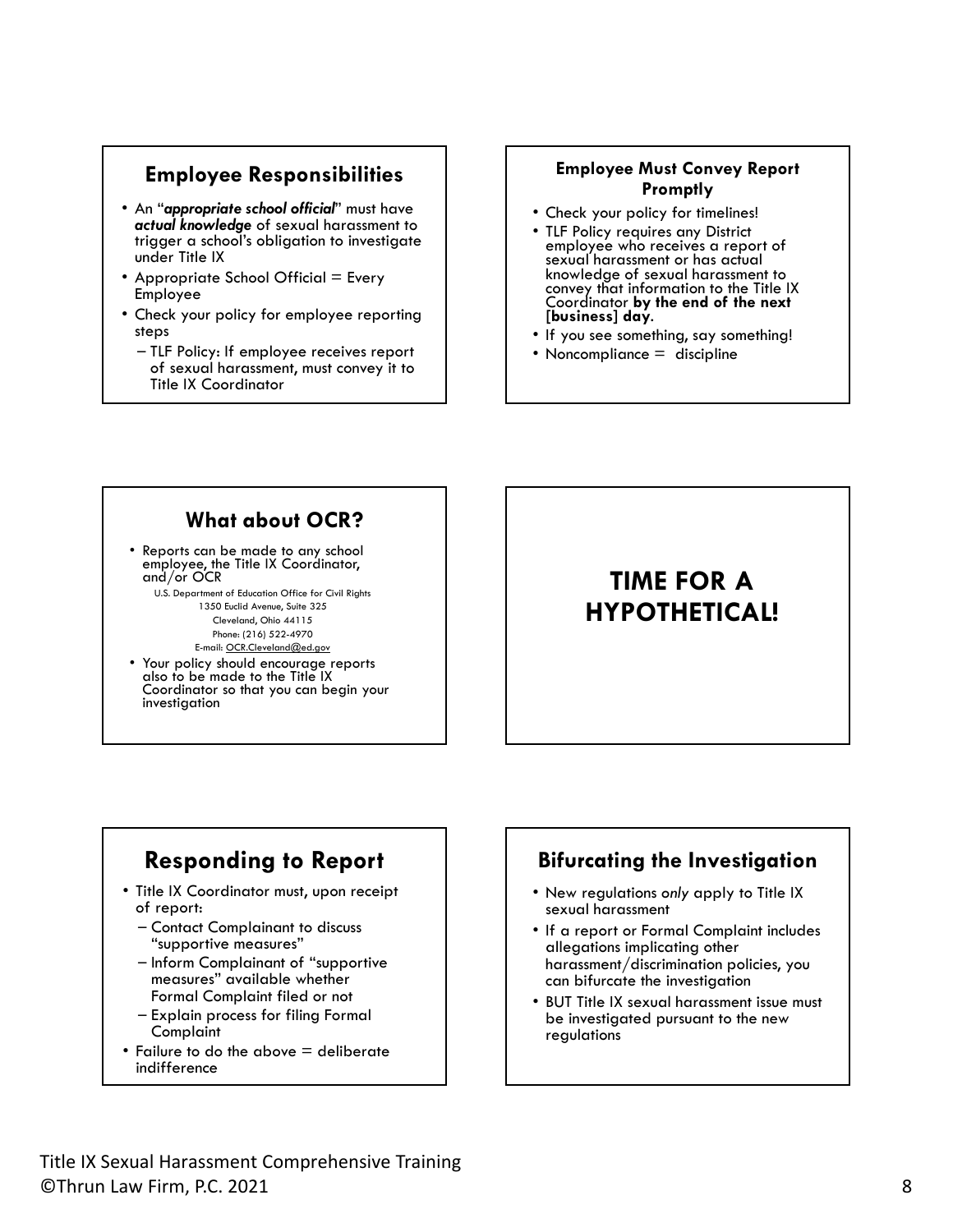## **Supportive Measures**

#### **Supportive Measures**

- Available before, during, and after investigation, *and* if no Formal Complaint filed
- Must be:
	- Non-disciplinary
	- Non-punitive
	- Individualized
	- Designed to restore or preserve equal access to education program or activity without "unreasonably" burdening the other party

#### **Offering Supportive Measures**

- Must be individualized, no "one size fits all"
- Must be offered whether Complainant files a Formal Complaint or not
- Should be modified, as necessary, to avoid being deliberately indifferent
- May not remove student Respondent from school, even temporarily, as a supportive measure except in limited circumstances

#### **Supportive Measures**

- Examples: Counseling, work/class schedule changes, increased monitoring
- Does *not* include anything that completely removes Respondent from an activity except under *very limited* circumstances
	- Removal is considered punitive, except: o For students: emergency removal permitted o For staff: administrative leave permitted
- Document whether supportive measures were offered and which were taken
- Keep confidential to extent possible while still complying with Title IX requirements

| District Letterhead<br>This form must be completed by the Title IX Coordinator.                                              |  |
|------------------------------------------------------------------------------------------------------------------------------|--|
| <b>Documentation of Supportive Measures</b><br>1. Supportive measures offered to Complainant (include description and date): |  |
|                                                                                                                              |  |
|                                                                                                                              |  |
| 2. Supportive measures offered to Respondent (include description and date):                                                 |  |
|                                                                                                                              |  |
|                                                                                                                              |  |
| 3. Supportive measures rejected by either party:                                                                             |  |
|                                                                                                                              |  |

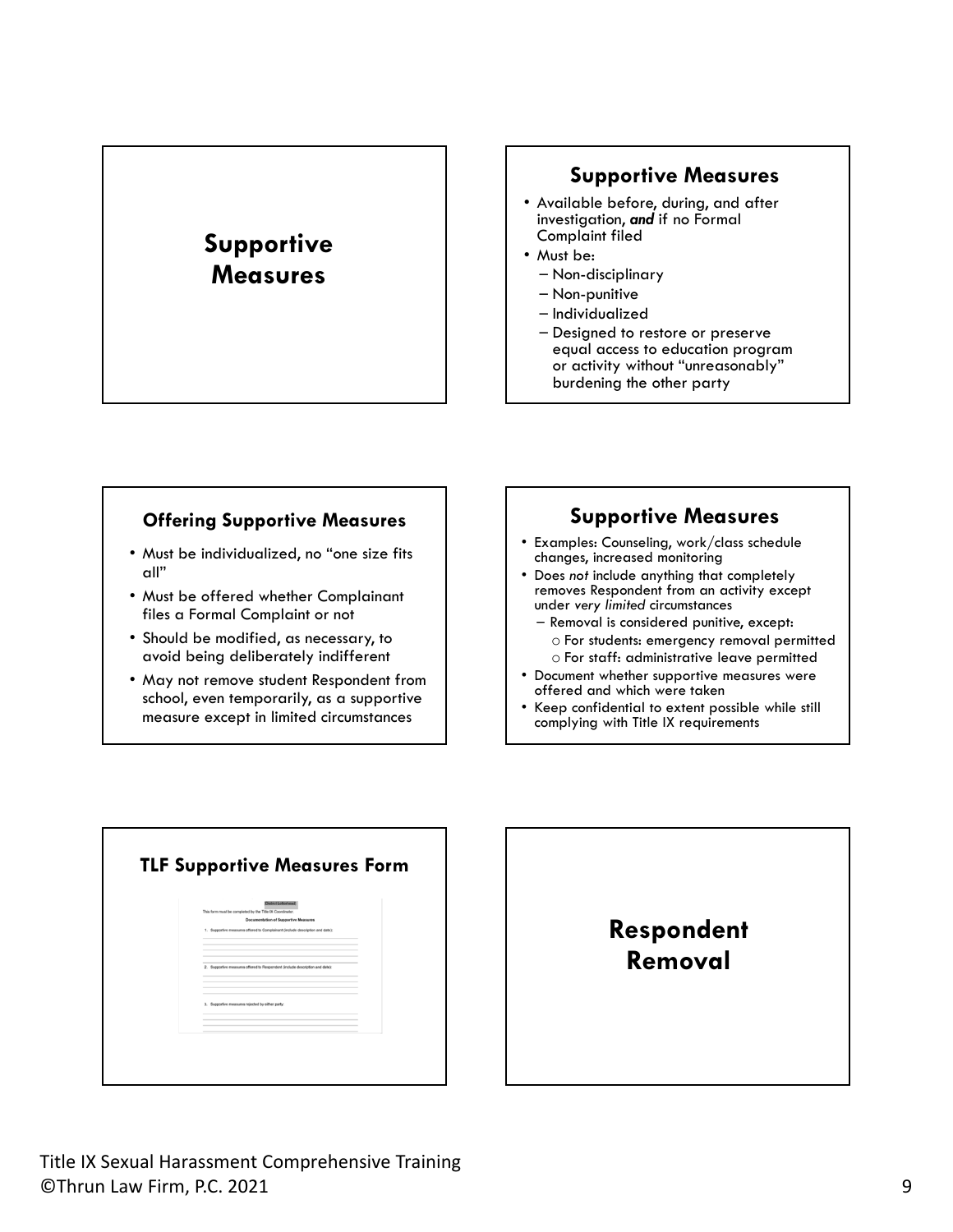#### **General Rule**

- Discipline or other actions that are not supportive measures may not be imposed against Respondent for alleged Title IX sexual harassment before grievance process concludes except under limited circumstances
- School officials may place employees on paid nondisciplinary administrative leave but students may not be removed from school's educational program or activities except on an emergency basis

#### **Staff and Student Removal**

- School officials may remove a student from an educational program or activity **only on an emergency basis**
- Staff member may be placed on paid nondisciplinary administrative leave pending outcome of investigation

#### **Student Emergency Removal**

- School officials must:
	- Conduct individualized safety and risk analysis;
	- Determine that an immediate threat to the physical health or safety of students or staff justifies removal; and
	- Provide the removed student notice and an opportunity to challenge the removal immediately after being removed
- Consider IDEA and Section 504 requirements

## **How to Conduct a Grievance Process**

#### **Grievance Process Roadmap**

- 1. Report of sexual harassment
- 2. Formal Complaint o Written, signed by Complainant or Title IX **Coordinator**
- 3. Investigation or Informal Resolution o Respondent presumed not responsible
- 4. Determination of Responsibility
	- o Decision-Maker makes determination
	- o Cannot issue discipline or sanctions until DoR
- 5. Appeal

#### **Formal Complaint**

- A document filed and signed by a Complainant or signed by the Title IX Coordinator;
- Alleging sexual harassment by a Respondent; and
- Requesting that the District investigate the sexual harassment allegation
- *Remember*: Title IX Coordinator offers Complainant opportunity to file Formal Complaint, and explains grievance process, at initial meeting!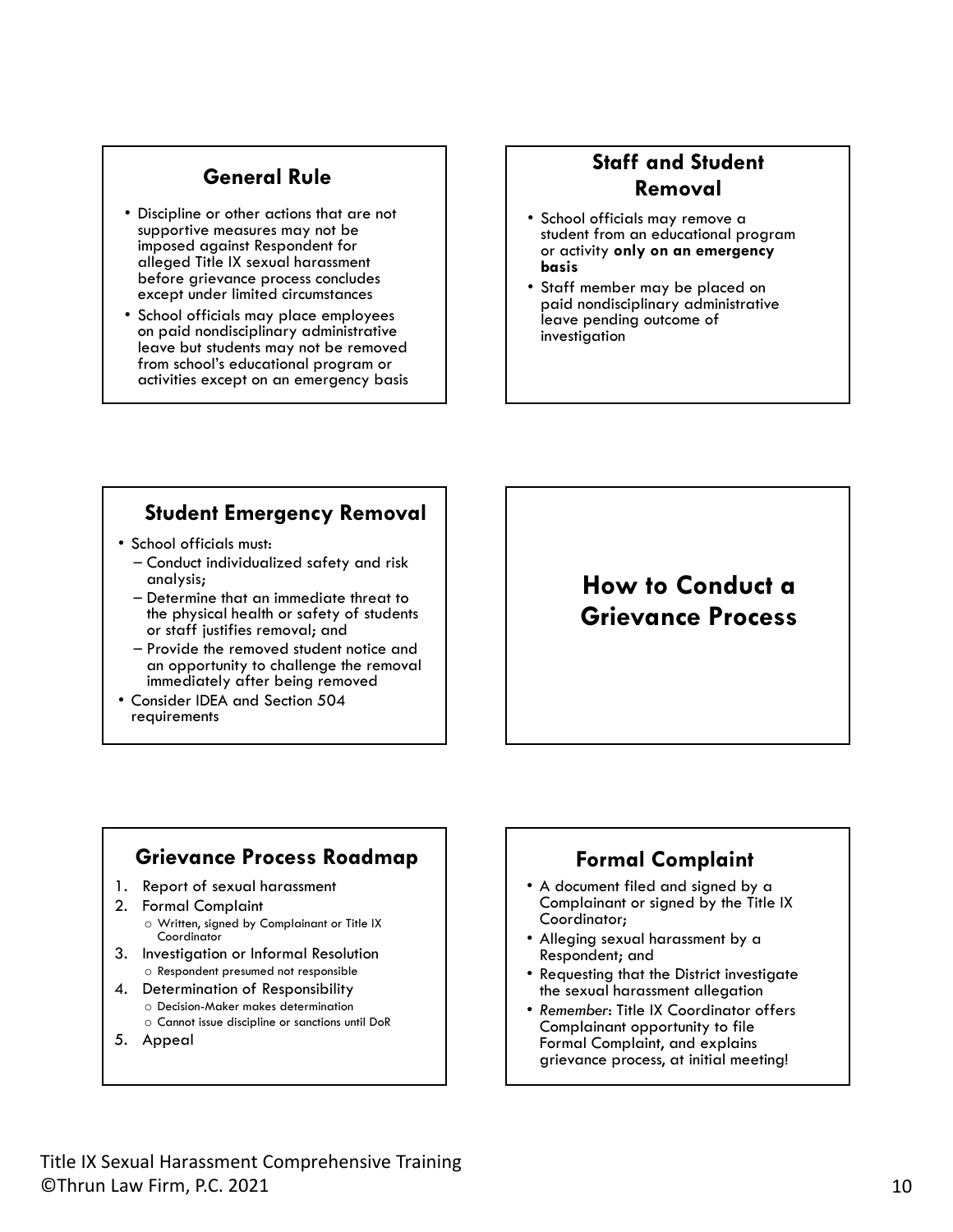# **TLF Formal Complaint Form Formal Complaint: Next Steps**  Distri<br>TITLE IX SEXUAL HARASSS This form is being submitted by:<br>
Complainant C Title IX Coordinator<br>
Complainant Name: Building .<br>Ts Title IX Sexual<br>ta ha snarific Des

Written notice to both parties that includes:

- Grievance procedures
- 
- Allegation details Parties' right to inspect and review relevant evidence
- May have advisor of their choice
- Statement that Respondent is presumed not responsible and determination of responsibility provided at conclusion of grievance process
- Notice must be supplemented if new allegations arise during investigation

## **Consolidating Formal Complaints**

• If there are multiple Formal Complaints alleging the same facts or against the same Respondent, the Formal Complaints may be consolidated to streamline the grievance process

#### **Formal Complaint Dismissal**

#### Permissive

- *Must* be dismissed if allegations, if proven:
- Would not constitute sexual harassment under new definition;

Mandatory

- Did not occur in recipient's (school) program or activity; or
- Did not occur against a person in the U.S.
- *May* be dismissed if:
- Complainant requests withdrawal;
- Respondent's enrollment or employment ends; or
- Specific circumstances prevent the school from gathering<br>evidence sufficient to reach a determination (e.g., Complainant not cooperating with investigation, many years between alleged misconduct and complaint filing)

REMEMBER: Even if complaint is dismissed under Title IX, it can still be addressed under other policy or Code of Conduct provision



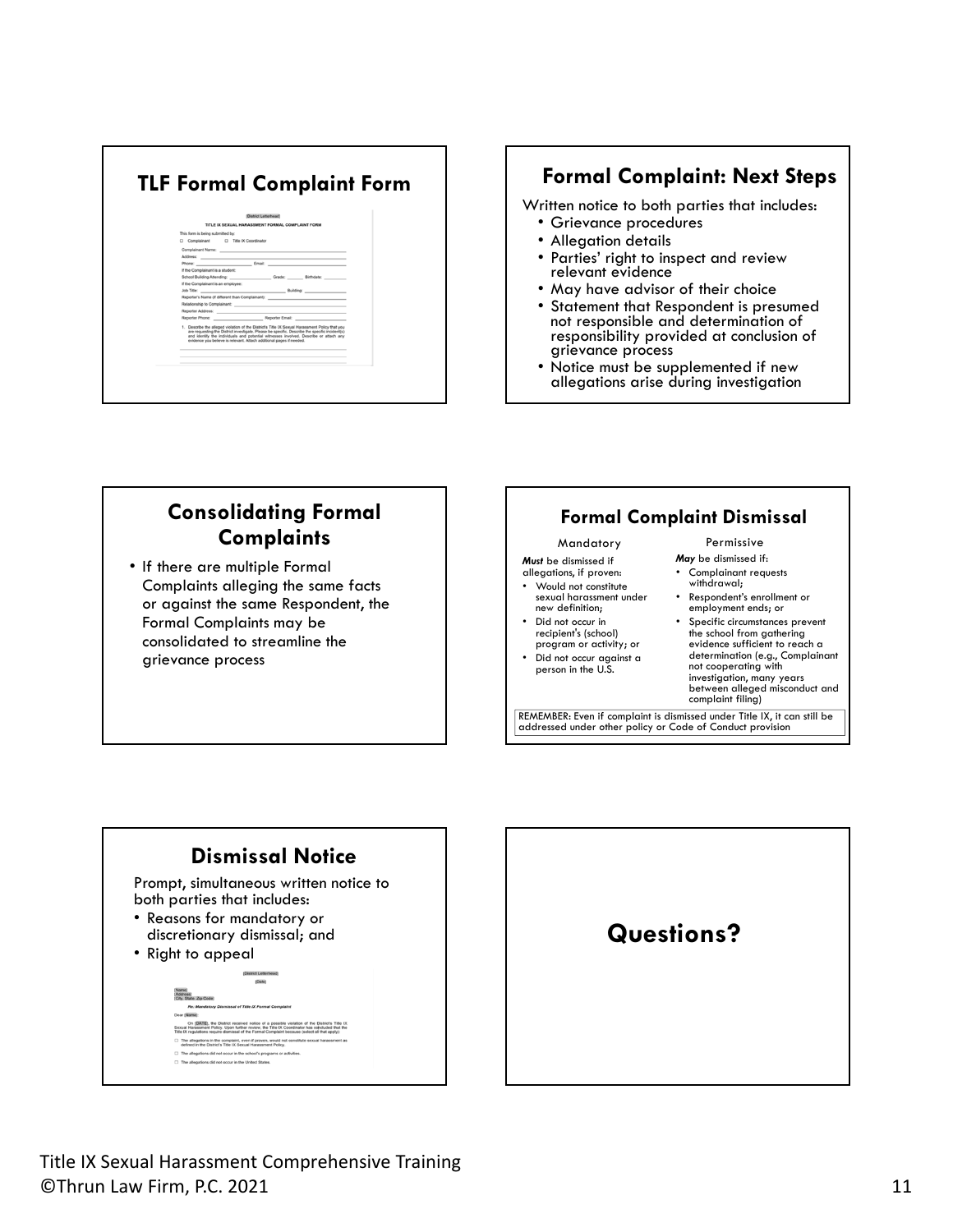## **How to Conduct an Informal Resolution Process**

#### **Informal Resolution**

- What is it?
	- Doesn't require a full investigation
	- May encompass a broad range of conflict resolution strategies, including, but not limited to, arbitration, mediation, or restorative justice
	- **Voluntary**

#### **Informal Resolution**

- When is it available?
	- After a Formal Complaint has been filed, but
	- Before determination of responsibility
	- Not available for a Formal Complaint alleging that an employee sexually harassed a student
- A party is *not* required to participate

#### **Informal Resolution**

- Title IX Coordinator or Investigator must:
	- Provide both parties written notice of their rights in an informal resolution; and
	- Obtain written, voluntary consent from both parties to enter into the informal resolution process.

## **Informal Resolution**

Written notice must include:

- Allegations;
- Informal resolution requirements, including when informal resolution would preclude resuming a Formal Complaint arising from the same allegations;
- Right to withdraw from informal resolution and resume the grievance process; and
- Any consequences resulting from participating in the informal resolution process, including the records that will be maintained or could be shared.

## **Consider Before Investigation or Informal Resolution**

- Do both parties agree on how to proceed?
- What conduct has been alleged?
- What resolution is sought?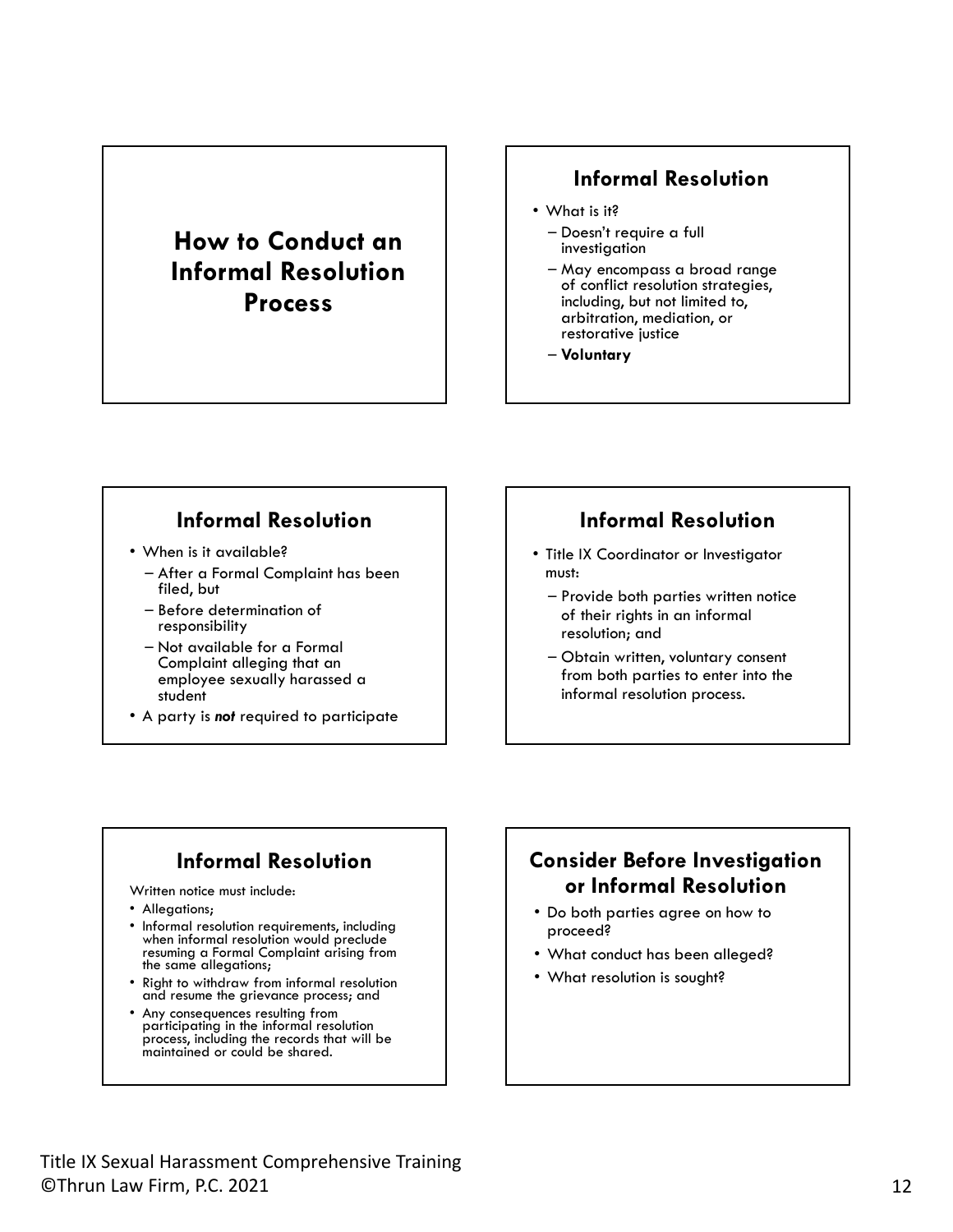# **TIME FOR A**

## **HYPOTHETICAL! | | How to Conduct a Title IX Investigation**

#### **Grievance Process Roadmap**

- 1. Report of sexual harassment
- 2. Formal Complaint o Written, signed by Complainant or Title IX Coordinator
- 3. Investigation or Informal Resolution
	- o Respondent presumed not responsible o Both parties are sent evidence for review/response
- 4. Determination of Responsibility
	- $\circ$  Final investigation report given to Decision-Maker and both parties
	- o Decision-Maker makes determination
	- o Cannot issue discipline or sanctions until DoR
- 5. Appeal

#### **Beginning the Investigation**

- School has burden of proof and burden to "gather evidence sufficient to reach a determination of responsibility" • Standard of evidence must be same for all
- 
- complaints (employee and student) Preponderance of evidence
- 
- Reasonably prompt timeframes<br>• Consider law enforcement and CPS<br>• reporting obligations
- Consult your policy for specific procedures!

#### **Law Enforcement Involvement**

- Does *not* relieve school of Title IX obligation to investigate because school responsibilities differ from police responsibilities
- Do *not* use police involvement as excuse not to investigate or wait for criminal conclusion
- BUT, can *briefly* delay investigation for concurrent criminal investigation

#### **OCR: Law Enforcement**

"*Police investigations may be useful for factgathering; but because the standards for criminal investigations are different, police investigations or reports are not determinative of whether sexual harassment or violence violates Title IX. Conduct may constitute unlawful sexual harassment under Title IX even if the police do not have sufficient evidence of a criminal violation.*"

*LaPorte Comm Sch Corp* (OCR, 2015)

Title IX Sexual Harassment Comprehensive Training<br>©Thrun Law Firm, P.C. 2021 13 ©Thrun Law Firm, P.C. 2021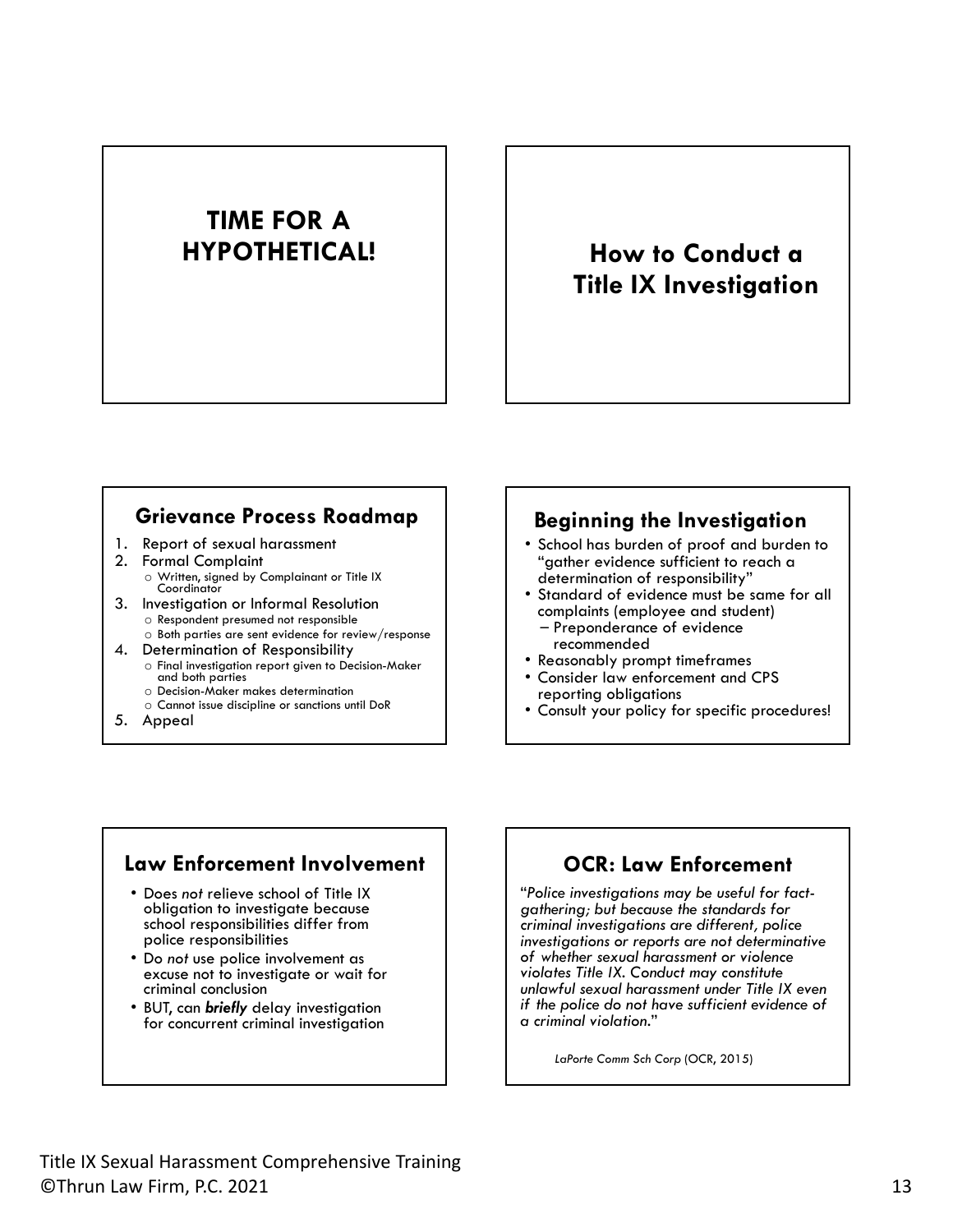#### **Delays and Extensions**

- Temporary delays for "good cause" and with written notice of the delay to parties<br>permitted
- 
- Good Cause:<br>- Complexity of the investigation
	- Complexity of the investigation Concurrent law enforcement investigation
	-
- Absence of parties or witnesses<br>– Need to provide accommodations for a disability • **Delays for administrative needs not**
- **sufficient**

#### **Advisor**

- Parties may be accompanied by an advisor of their choice in any meeting or grievance process proceeding (parent, staff member, attorney)
- May not restrict who serves as advisor
	- However may establish restrictions regarding the extent to which advisor participates in proceedings
	- Restrictions must apply equally to both parties
	- Restriction examples: abusive, disruptive behavior or language will not be tolerated; advisor will not interrupt the investigator to ask questions of witnesses

#### **Investigation Tips**

- Interview Complainant to gather all information
- Use that information to determine who to interview next and create investigation plan
- Conduct site visits, if applicable
- Secure evidence
	- Physical
	- Documentary
	- Electronic (video, digital, social media)
- Interview Respondent last

#### **CAUTION: Photos and Videos of Students**

• If allegation involves sexting or other photos or videos of students that could possibly be considered child pornography,

#### *CALL LAW ENFORCEMENT*

- Do not view, save, copy, disseminate, handle or maintain photos and videos of students that could be considered child pornography
- Legal exposure for employee & school

## **Interview Tips**

- Establish guidelines with advisor and interviewee, and anyone else present (i.e., parent/guardian, union representative)
- Explain allegations, if applicable
- Be direct ask simple, straightforward questions
- Ask awareness of applicable policies, rules, codes of conduct
- Ask who else may have useful information, anything you didn't ask that they think you should know
- Re-interview Complainant, Respondent or witnesses if needed
- Be cognizant of implicit bias or conflicts of interest!

#### **Notice of Additional Allegations**

- If investigation revealed additional allegations not in the original notice to parties and investigator decides to investigate those allegations, must provide notice of additional
- 
- Additional Notice must:<br>- Identify date notice of the additional<br>allegations given to the parties, and
- Describe additional allegations<br>• If additional allegations made or discovered and are *not* investigated, investigator must state basis for decision not to investigate in investigation report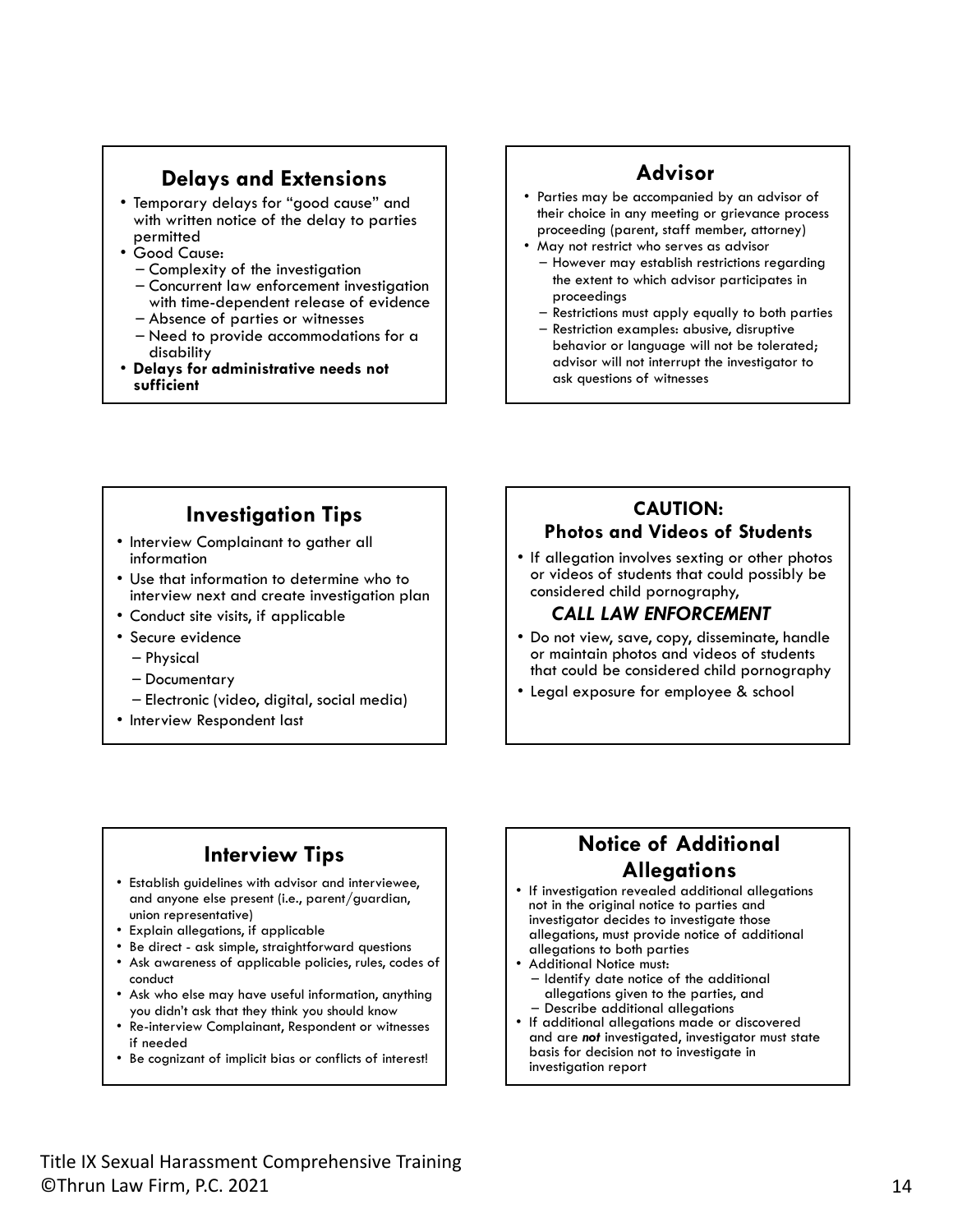#### **Remember**

The District:

- Has the burden of proof and the burden to gather evidence sufficient to reach a DoR
- Cannot, generally, use questions or evidence that constitute, or seek disclosure of, legally-<br>privileged information
- Cannot access, consider, disclose, or otherwise use a party's medical records, including mental health records, unless the District obtains that party's voluntary, written consent to do so

Watch out for bias, prejudgment or conflicts of interest!

#### **Remember**

- The Investigator: • Must give parties equal opportunity to present witnesses, inculpatory/exculpatory evidence
- Cannot restrict parties from discussing allegations or gathering/presenting relevant evidence
- Must provide date/time/location, participants, and purpose of all hearings (if any), investigative interviews, and meetings, to party whose participation is invited or expected, in writing
	- Notice must be given a sufficient time in advance so that a party may prepare for interview

#### **Evidence Review Timeline**

- *At least 10 calendar days before* Parties/advisors must be sent copy of all evidence to inspect and review
- **10 day** timeline allows for parties to consider evidence, prepare arguments about relevancy and whether evidence has been omitted, and consider how the party intends to respond to the evidence
- Parties can submit written response to Investigator during **10 day** period

#### **Parties Reviewing Evidence**

- Each party must be sent and have equal opportunity to inspect and review *any* evidence obtained as part of the investigation
- Each party must have the opportunity to meaningfully respond to the evidence before the investigation's conclusion
- Same evidence must be sent to both parties

#### **What Evidence do Parties have Access to?**

• **ANY** evidence, including:

- Evidence upon which the District does not intend to rely in reaching a determination regarding responsibility; and
- Inculpatory or exculpatory evidence obtained from any source.
- Consider reminder to parties that redisclosure of evidence outside of Title IX Grievance Process is prohibited

**What to Include in an Investigation Report**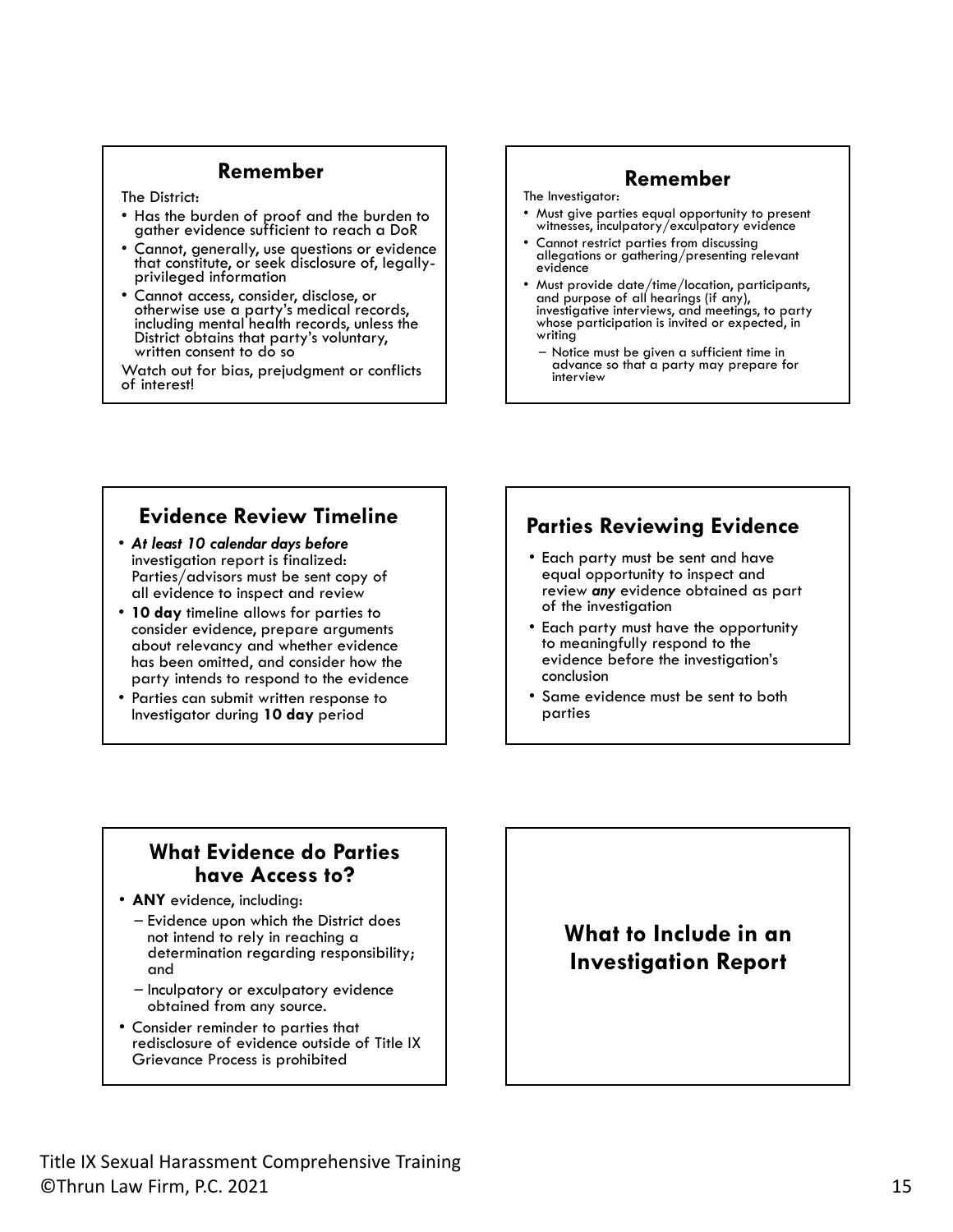#### **General Tips**

- Cite applicable Board policies, code of conduct provisions, RSC Sections
- Ensure report is clear, concise, and complete
- Assume report may be released by either party
- Use quotes, dates, times, and locations when possible

## **Complainant & Respondent Information**

- Complainant and Respondent names
- Name of advisor (if any)
- Date notice provided for interview(s)
- Date of interview(s)
- Identify any other contacts with Complainant, Respondent

#### **Investigator Information**

- 
- Investigator name and title Statement that investigator does not have conflict of interest or bias against either party, generally or individually, that<br>affected the investigation
- Date investigator sent each party and advisor all evidence subject to inspection
- Party responses to evidence, if any<br>• Any action taken after response(s) received
- 

## **Complaint and Allegation Information**

- Date Formal Complaint filed/signed Summary of Formal Complaint Describe allegation, including date,
- 
- time, place, and nature of the incident(s)
- Identify any witnesses interviewed Provide interview summaries
- 

#### **Complaint and Allegation Information**

- Identify and describe relevant social media posts, physical evidence)
- Identify any additional allegations that were made or discovered, whether those were investigated and rationale for investigating or not

#### **Other Fact-Finding Activities**

- Describe any other fact-finding that occurred as part of the investigation (e.g., site visits, record review, or hearing)
- Describe any findings of fact made statements relied upon, credibility determinations)
- *The investigator does not make a determination of responsibility.*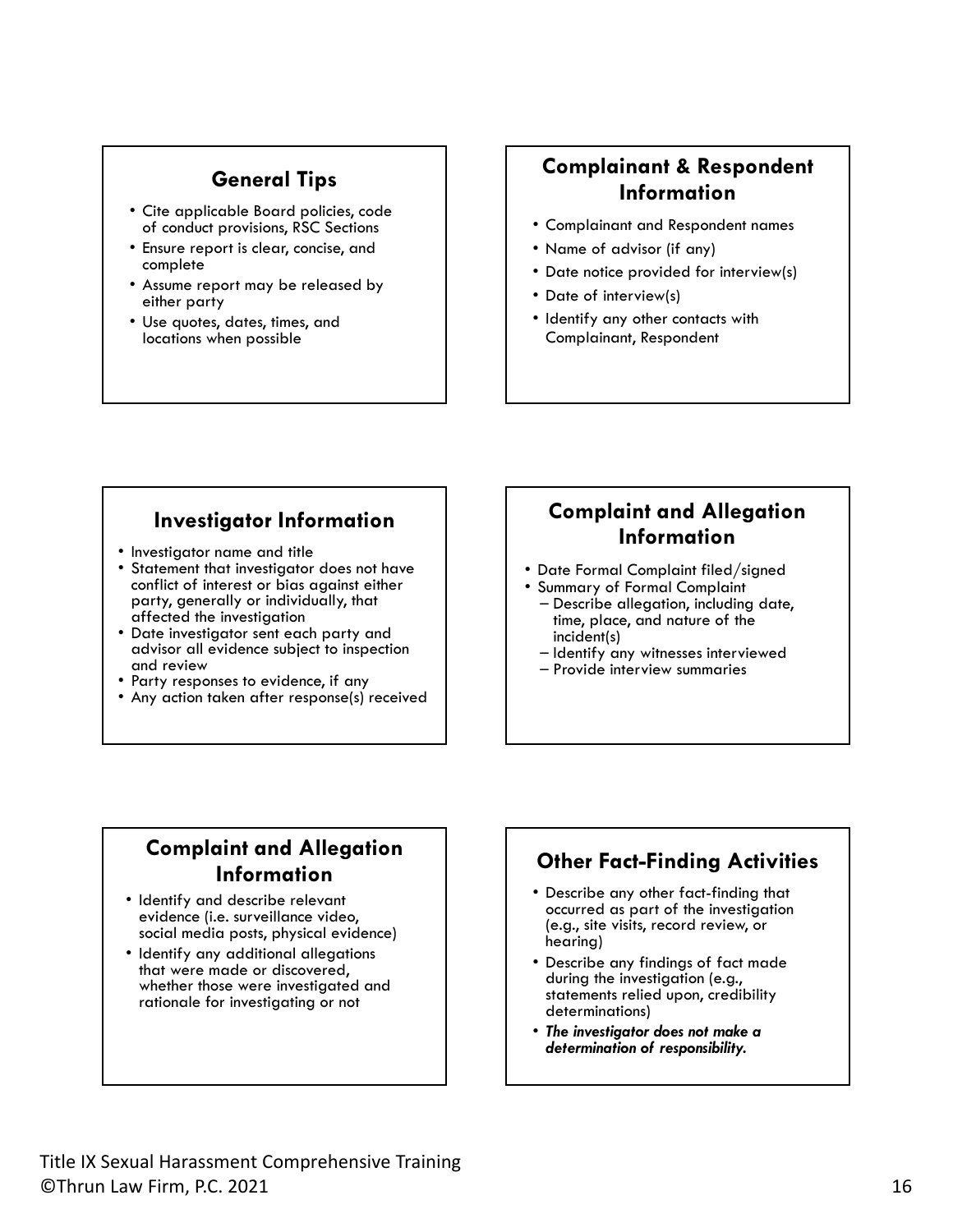#### **Investigation Report Summary**

- Investigator must objectively evaluate evidence
- Report must fairly summarize relevant evidence<br>• At least 10 calendar days before
- investigation report finalized, parties must have equal opportunity to review all evidence and submit written responses to Investigator • Parties also have **10 calendar days** to
- review and respond to investigation report

## **Questions?**

## **Determination of Responsibility**

#### **Grievance Process Roadmap**

- 1. Report of sexual harassment
- 2. Formal Complaint
- o Written, signed by Complainant or Title IX Coordinator 3. Investigation or Informal Resolution
	- o Respondent presumed not responsible o Parties must have opportunity to review and respond to all evidence 10 days before investigation report finalized
	- o Report includes any response
- 4. Determination of Responsibility o Decision-Maker makes determination
	- o Cannot issue discipline or sanctions until DoR
- 5. Appeal

#### **Allowing Additional Questions**

- After Complainant and Respondent receive Investigation Report, Decision-
	- Allow each party to submit written, relevant questions for other party<br>or witness(es) to answer
	- Provide each party the answers to the questions; and
	- Allow for limited follow-up questions from each party

#### **Additional Questions Procedure**

- Time for questions not unlimited can overlap with 10 day timeline to respond to investigation report
- If Decision-Maker decides to exclude questions as not relevant, Decision-Maker must explain decision to party proposing question
- Decision-maker objectively evaluates answers to questions and other relevant evidence before making decision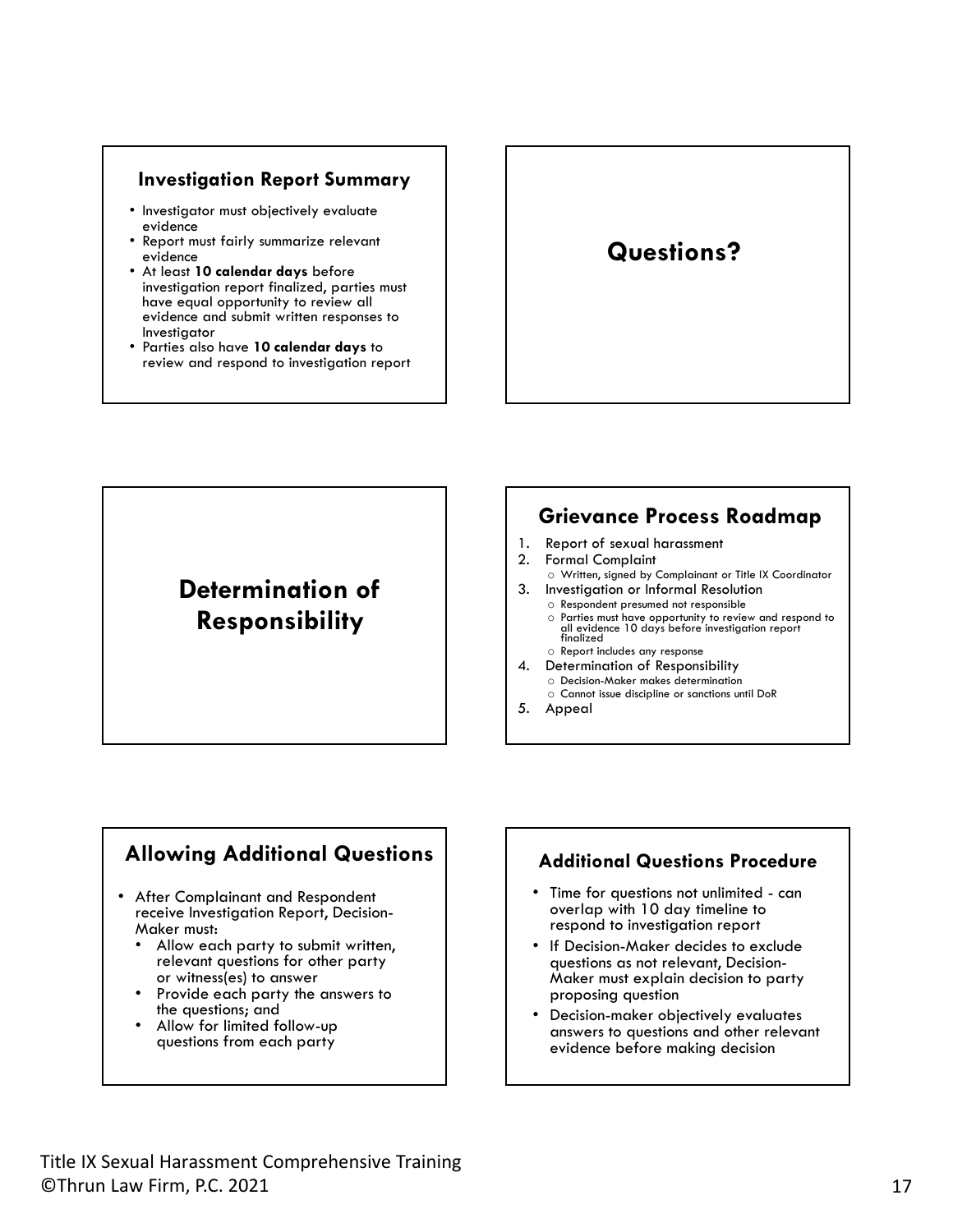## **Assessing Evidence**

- Commentary: No definition, use ordinary meaning of the word
- Relevant evidence: evidence that makes a fact more or less likely than it would be without the evidence
	- Does this piece of evidence impact the facts? If so, it's probably relevant!
	- Low bar to meet
- BUT relevancy does not determine weight, credibility, or persuasiveness
- Weigh evidence based on credibility and other circumstances

#### **Complainant Sexual History**

Questions and evidence about the Complainant's sexual predisposition or prior sexual behavior *are not relevant* unless:

- Offered to prove that someone other than the Respondent committed the alleged misconduct; or
- The questions and evidence concern specific incidents of the Complainant's prior sexual behavior with respect to the Respondent and are offered to prove consent.
	- How does your policy define "consent"?

#### **Assessing Witness Credibility**

- Monitor consistency
- Consider corroboration either from other witnesses or physical evidence
- Consider whether there is a motivation to lie
- Previously consenting does not imply future consent

#### **Evidentiary Standards**

- Decision-Maker makes finding(s) based on policy's evidence standard
	- District can select the standard, but must be same standard for *all* investigation procedures
	- Recommend: "preponderance of evidence"
		- o More likely than not  $0.51%$
		-

## **Final Determination**

- Determination of responsibility should:
	- Provide evidence-based rationales
	- Be clear and precise
	- Be nearly identical for both Complainant and Respondent – Sent to parties simultaneously
- Title IX Coordinator will have to follow up with parties for remedial measures, if applicable

#### **Final Determination**

Determination of responsibility must be in writing and address:<br>• Allegations

- 
- 
- 
- Procedural process<br>• Findings of fact<br>• Implications from the student code<br>of conduct
- Conclusion for each allegation<br>• Remedies and Disciplinary
- **Sanctions**
- Appeal rights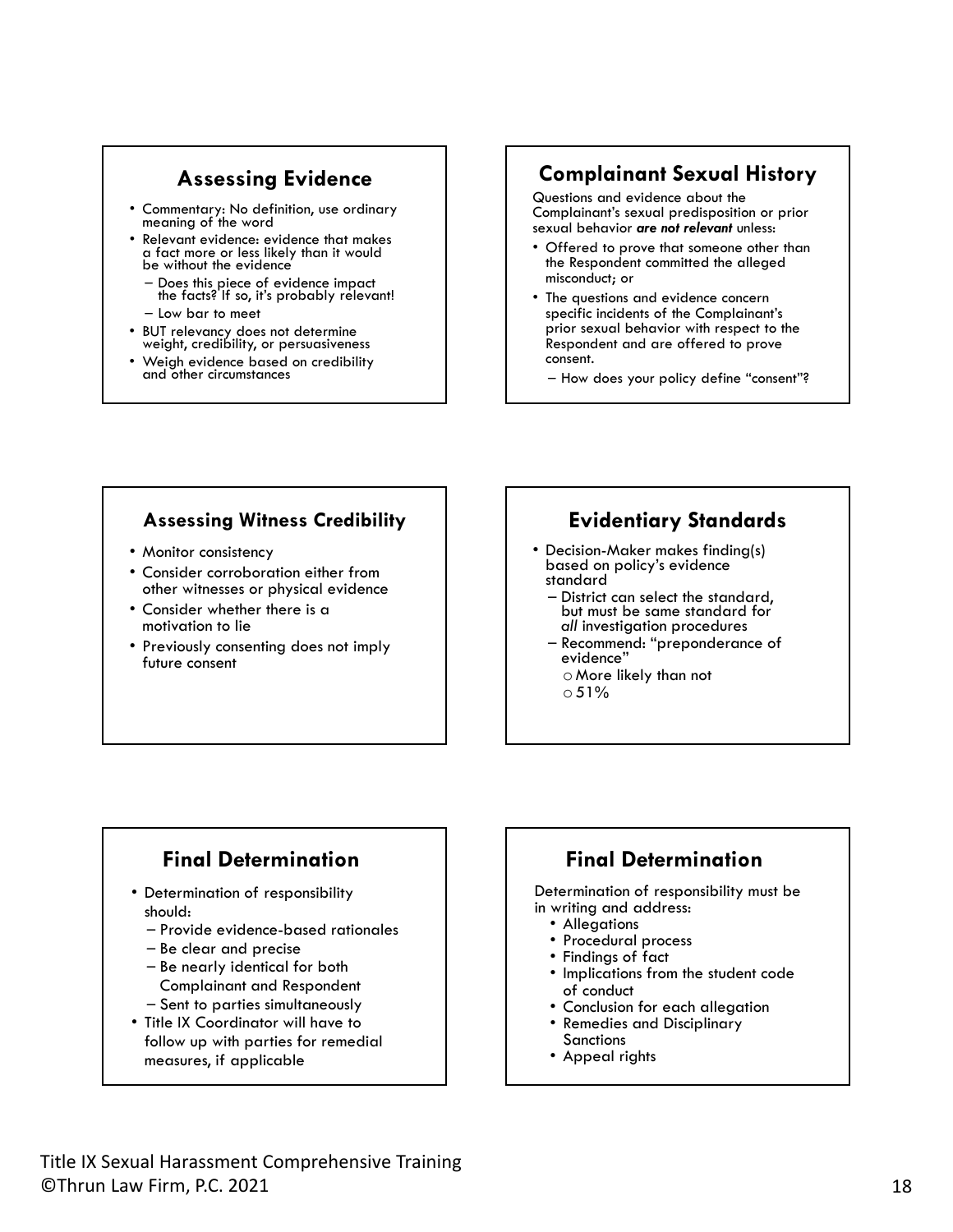#### **Remedies**

- Must include *whether* Complainant will receive remedial measures in DoR
- Title IX Coordinator should directly communicate with Complainant about specifics
- Remedies should be designed to restore and preserve equal access to the District's education program or activity

#### **Remedies**

- Available to more than just **Complainant**
- Also consider systemic remedies, such as training
- Be aware of involvement of students with disabilities, and convene IEP or Section 504 meetings as necessary

## **Remedy Examples**

- Providing escort to ensure that the Complainant and Respondent can safely work<br>or attend classes and school activities
- Offering parties school-based counseling<br>services<br>• Providing parties with academic support
- services Rearranging course or work schedules, to
- minimize contact between the Complainant
- Moving the Complainant's or the Respondent's locker or work space<br>
Issuing a "no contact" directive between the
- Complainant and Respondent

#### **Imposing Sanctions**

- Any disciplinary action taken against the Respondent must be outlined in the DoR
- Sanctions should be consistent with applicable codes of conduct, policies, and law
- If Board approval is required for discipline (e.g., tenure hearing, expulsion hearing) consider issuing preliminary letter addressing allegation findings, and then Determination of Responsibility letter after hearing with finalized determinations and sanctions



- Live hearing and cross-examination *NOT* required for K-12 (unless your policy provides otherwise)
- Hearing is opportunity for parties to tell their side of the story through witness testimony, documentation, recordings, video, audio, photos, and any other relevant evidence



**Hearings**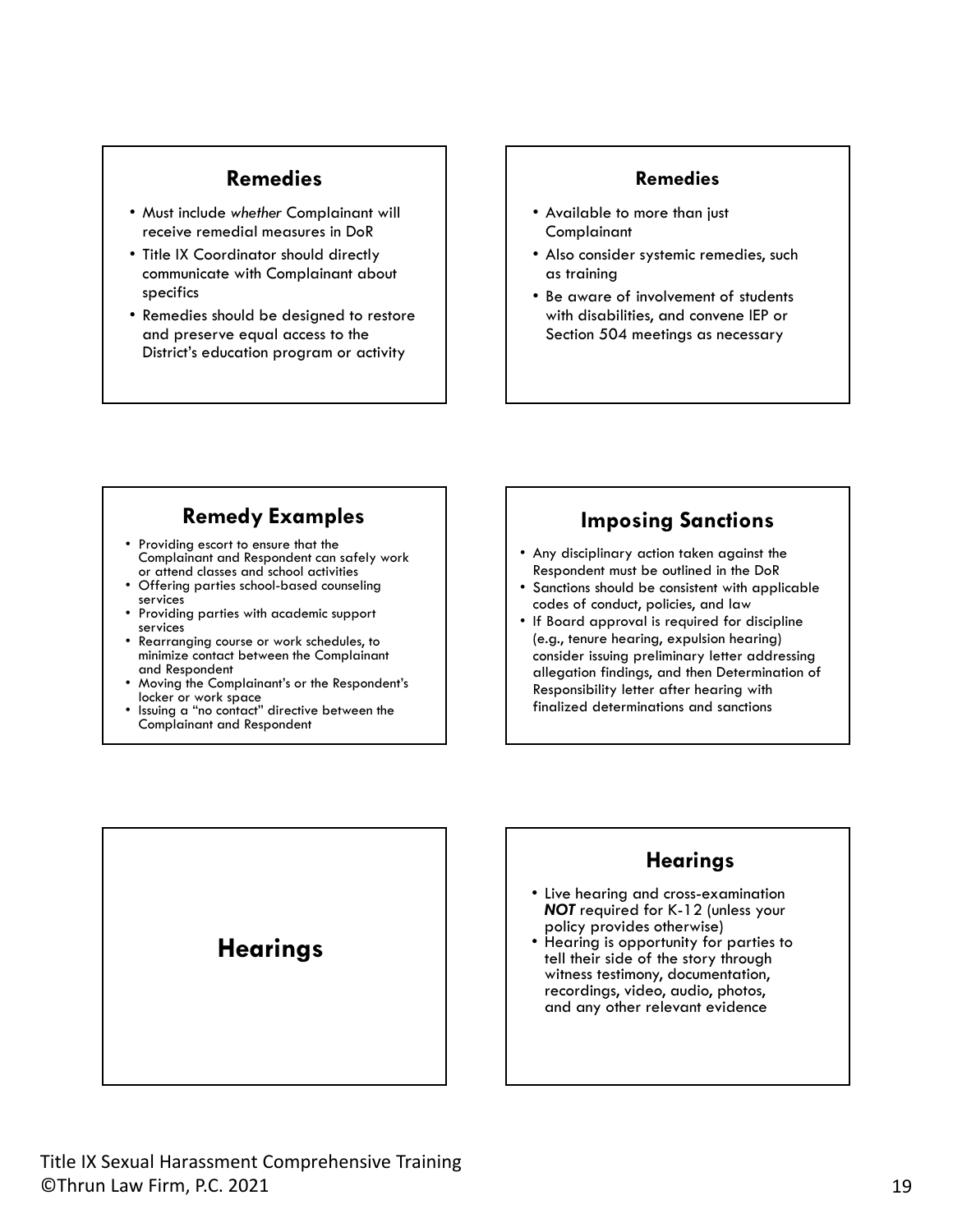#### **Setting Up a Hearing**

- Allow advisors to be present, may ask
- questions if party chooses<br>• Create space for all parties to view<br>testimony and evidence equally
- 
- Ensure student privacy<br>• If using any technology (e.g., video, audio, digital) this training is *not* 
	- *sufficient* Get training from IT Director or other
	- Post those training materials on website

## **Hearing Procedures**

- Introduction of Decision-Maker, parties, advisors
- and anyone else present<br>
Decision-Maker describes previous steps of<br>
grievance process (notice provided to parties, opportunity to review evidence etc.)<br>• Describe allegations<br>• Explain evidentiary standard
- 
- Both parties have opportunity to present
- No strict rules of evidence, but Decision-Maker determines relevancy of testimony and evidence
- Statement that Decision-Maker has no bias or conflict of interest and can be impartial

#### **Hearing Procedures (cont.)**

- Opening Statements
- Each party presents testimony and evidence Each party must be permitted to ask the other party and all witnesses relevant<br>questions and follow-up questions
	-
	- Including questions challenging credibility<br>- Questions related to complainant's prior sexual history are not relevant except in **very limited** circumstances
- **•** Questions can be asked directly to witnesses or indirectly through Decision-Maker, except that cross-examination must be handled by only advisor or Decision-Maker, not party • Closing Statements
- 

## **How to Process Appeals**

#### **Grievance Process Roadmap**

- 1. Report of sexual harassment
- 2. Formal Complaint o Written, signed by Complainant or Title IX **Coordinator**
- 3. Investigation or Informal Resolution o Respondent presumed not responsible
- 4. Determination of Responsibility
	- o Decision-Maker makes determination
	- o Cannot issue discipline or sanctions until DoR
- 5. Appeal

#### **Appeal Process**

- All parties have right to appeal on specific bases
- Check your policy for required time frames to file and decide appeal
- Written notice of appeal must be provided to parties
- Appeals Officer cannot be same person as Investigator or Decision-Maker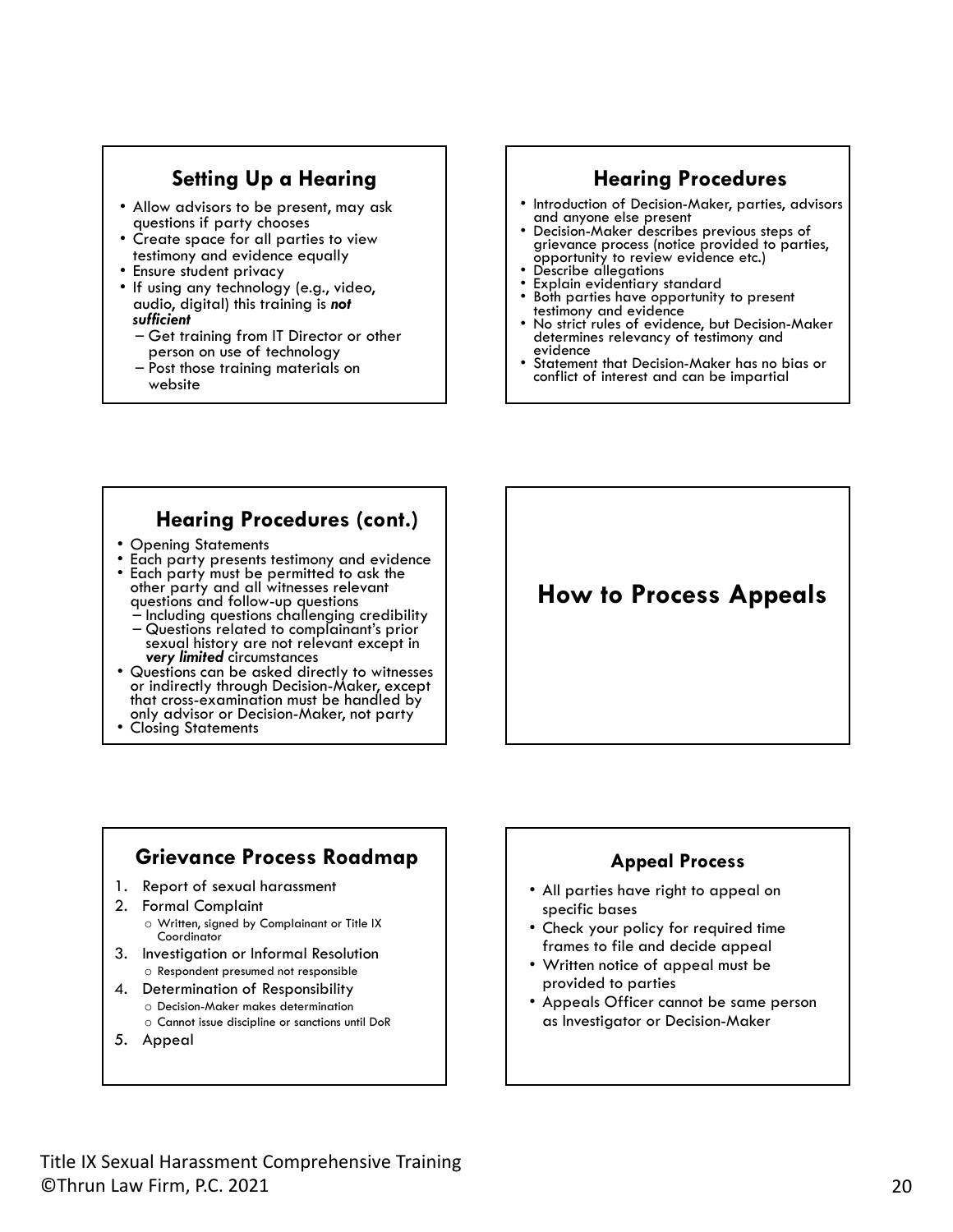#### **Bases for Appeal**  Appeal Process

- 1. Procedural irregularity that affected the outcome;
- 2. New evidence that was not reasonably available at the time of the determination and could affect the outcome;
- 3. Conflict of interest on the part of the Title IX Coordinator, Investigator, or Decision-Maker that affected the outcome
- 4. ?? Schools can create additional bases for appeal- check your policy!

- Parties notified of appeal rights in dismissal decision or determination of
- Party submits appeal to Appeals Officer<br>• Appeals Officer provides written notice
- 
- of appeal to both parties Parties have opportunity to submit written statement to Appeals Officer in support<br>of, or challenging, determination
- Appeals Officer issues written decision to parties simultaneously

**Retaliation** 

## **Retaliation is Prohibited**

*No recipient or other person may intimidate, threaten, coerce, or discriminate against any individual for the purpose of interfering with any right or privilege secured by title IX or this part, or because the individual has made a report or complaint, testified, assisted, or participated or refused to participate in any manner in an investigation, proceeding, or hearing under this part.* 

#### **Clarifying the Definition**

- Retaliation includes threats, intimidation, coercion against person who makes a report, files a Formal Complaint, participates in, or refuses to participate in
- a Title IX proceeding Exercise of First Amendment rights does not constitute retaliation prohibited by Title IX
- Charges for "collateral misconduct" may be retaliation (e.g., charging Complainant with underage drinking to interfere with Complainant reporting sexual harassment)

## **Protecting Student Privacy**